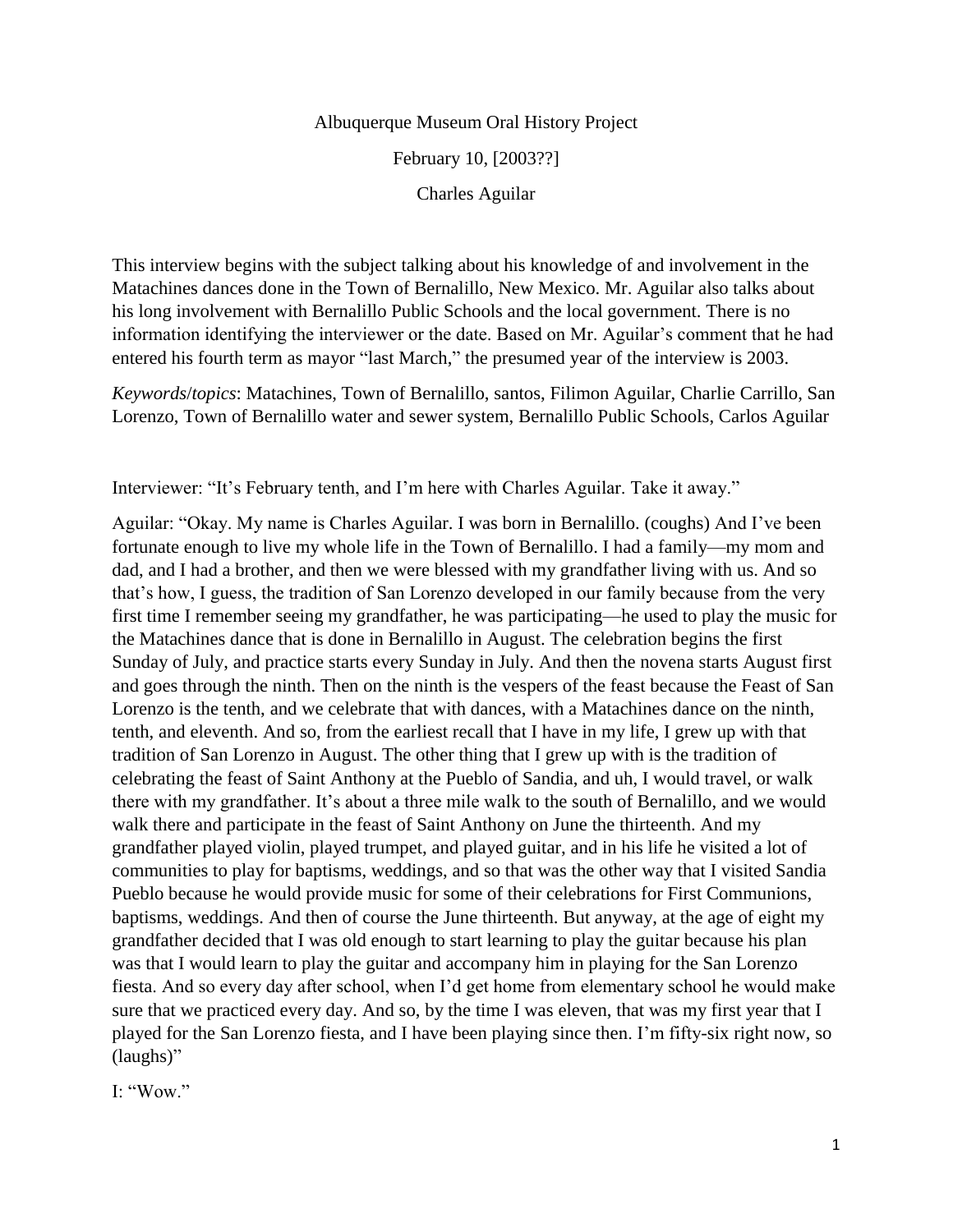A: "It's been about a forty-four, forty-five year tenure playing for San Lorenzo. So now I play violin. I started out with guitar. But because of his failing eyesight, when he was about 80, he needed cataract surgery, and we had a problem because the procession for San Lorenzo on the ninth and on the tenth goes through the main street in Bernalillo, which is Camino de Pueblo, and we would take the saint in procession from the center of town to the church, which is about a two mile walk, and uh, he couldn't see to walk, so he could play, you know, the tunes while sitting, but the procession was going to be a problem, so I told him that I had memorized by watching him, how to play the music for the procession, and so we practiced that for a few days and around 1965, sixty-eight—around there—I started playing violin for that procession. And then later on, until his death, we took turns playing violin and guitar for the practices. Because when I got tired on the guitar, I'd give him the guitar, and he'd give me the violin, and we were able to play together for, oh, a good, well since fifty-eight, but to be able to exchange instruments, a good fifteen years. Because, um, he passed away at the age of eighty-nine, and he played all the way till, uh, that time, till eighty-nine, he was able to play the violin. So, uh that's been my involvement with the Matachines. I've also been very lucky to have been able to go to the Folk Life Festival in Washington, D.C. [5:00] In 1992, in 1991, the Smithsonian came here and recorded the fiesta and went back to, um, to put together a display of and a— We were chosen to go and be part of the Folk Life Festival of 1992, and we spent two weeks there participating in the, in the festival. And then I've been lucky enough to go back three other times. The last project is the, uh, the Smithsonian display—it's going to be a traveling exhibit that's going to talk about the Rio Grande, the Rio Grande, Rio Abajo, Rio Bravo area, and it extends from Mexico City, or from Mexico all the way to Colorado, where the Rio Grande originates. And what it's covered is all the customs that are along the Rio Grande, and the Matachines were chosen as one of the dances that is performed. In many communities it used to be, but right now I think there's only about three or four communities that have them on a yearly basis. Some of the pueblos have them, but they're just for special occasions, and uh they're not done every year, so— And Hispanic communities—and like I said, I think there's about three or four that are still doing that, so."

I: "Can you tell me about the history—"

A: (coughs)

I: "Can you tell me like why is, why is San Lorenzo the day that's celebrated? Like can you tell me—"

A: "Well—"

I: "—the history of that a bit?"

A: "The history in the community is that um, when the Pueblo Revolt in 1680 took place, the Hispanics that were living here were—they got along well with the pueblo people that were living in the area, and before the revolt took place, they had set eleven days for the revolt to start, and they were being counted on a rope with eleven knots on it. And every day that went by they took another knot off the rope. And just before the revolt was to start, where there were a lot of Hispanics—" (phone rings in background)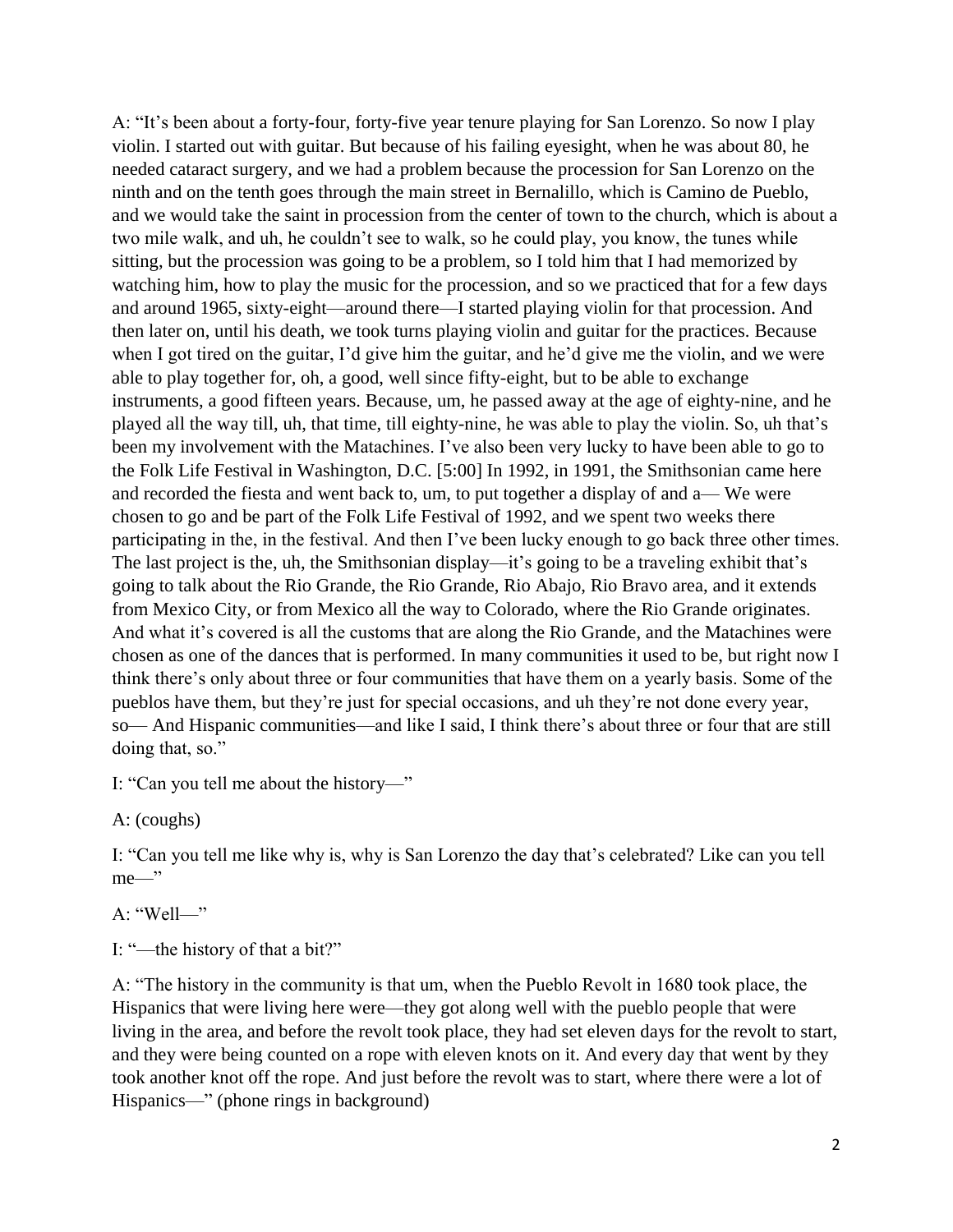#### I: "Okay."

A: "So, um, the agreement among the pueblos is when they got to the last knot on the rope then the revolt would start, and people in Bernalillo area were warned that there was going to be a revolt, so a lot of the people went south and went to a place called Isleta del Sur, and um, there in Isleta del Sur they celebrate San Lorenzo. And then a few years back I was talking to one of the parish priests that we had here, and he did some research through the Archdiocese of Santa Fe, and it was discovered that there was a Mass said in Mexico City for the safe return of the people from New Mexico that were in Isleta del Sur, so we think that the people that came back after the Pueblo Revolt brought with them the celebration of San Lorenzo. Not only that, the Pueblo Revolt took place August ninth, uh, August tenth."

### I: "Mm."

A: "And so with the, uh, their safe arrival at Isleta del Sur and living there with the Feast of San Lorenzo being still celebrated there, we feel that they brought that back from there, but there's a big question, or uh, there isn't anything to document where we got the dance from. And um about four years ago there was a family from Spain that were visiting here, and um—let's go back a little ways. In the life of San Lorenzo—San Lorenzo's a martyr. He was one of the first seven deacons of the Roman church. He was born in Huesca, Spain, and uh, how he got to Rome and became a deacon, I don't know, but his assignment as a deacon was to take care of the poor and the widowed, and um, so, anyway. In Huesca they still celebrate the Feast of Saint Lawrence on the tenth of August, and a few years back there was a family [10:00] from Spain in the area because their son was going to school at UNM [University of New Mexico] and they met our parish priest, and he told them there was going to be a celebration for August the tenth, and since they were away from Spain, they wanted to celebrate the Feast of Saint Lawrence when they got here. And they saw some of the costumes that are worn by the Matachines. There was so much of a resemblance of what they do in Spain and what we do here that they went back and told people about what was going on here in New Mexico with the celebration of Saint Lawrence. And um, so their son came back and took pictures and went back, and they did a photo comparison of the two feasts, of the two celebrations, and there's a lot that seems to be, uh, from Spain. And this individual that just called me on the telephone, he is from that area of Zaragoza, which is by Huesca, and uh, he knows of the Feast of San Lorenzo in Huesca. And so we're trying to research some more and find out, you know, just exactly what, uh, how it could have traveled to this area. The other thing that he's—he's not only studying musical instruments, but there are some words that are still used in New Mexico that some New Mexico people call it slang, but they're the old Spanish that have survived in New Mexico, and it's survived by word of mouth because it is not written. You can probably find it in a lot of the books that were written by the Hermanos del Nuestro Padre de Jesús, which a lot of people call the Penitentes, but it was a society—a brotherhood—of men that led communities in prayer when there were no priests in the area because the Pueblo Revolt—a lot of Franciscans died, and so the church was out of here for a while. And then they came under the, under the direction of the French, and then uh, we had more priests, you know. And Bishop Lamy, which was our first archbishop for the Archdiocese of Santa Fe—when he came, he was against the Hermandad because there was a lot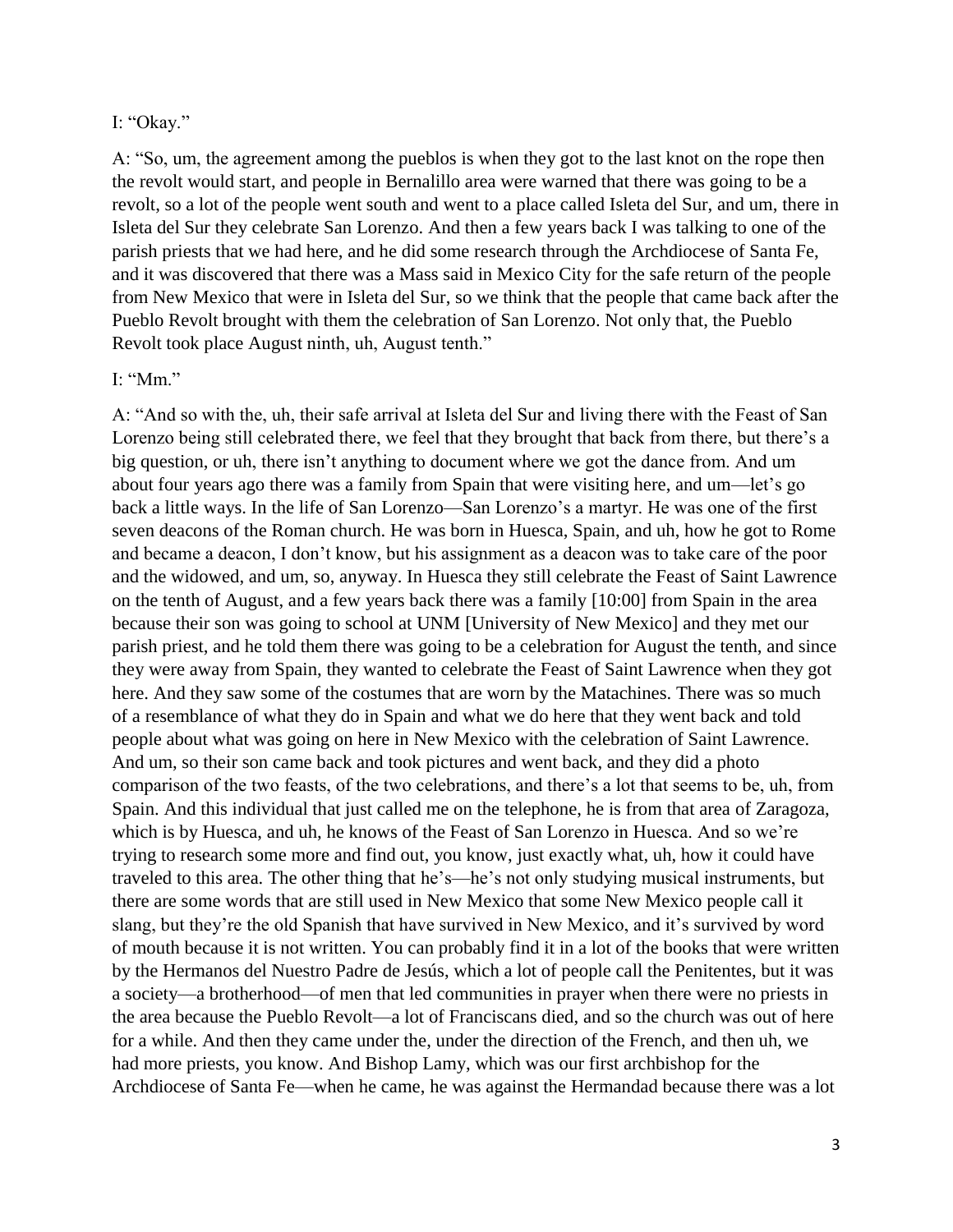of superstition and a lot of fallacies about just exactly what the Penitentes were. But the Penitentes were just a group of people that led their community in prayer when the priests were absent."

### I: "Mm-hm."

A: "The Matachines—let's get back to the Matachines, and in Bernalillo there is a well-known tradition that if you want to participate in the Matachines, people that participate in the Matachines have made a *promesa*, which is a commitment to San Lorenzo to dance, to be a participant in his fiesta for—some people make the commitment for five years; some have made a commitment for ten years, twenty years. So people are allowed to fulfill those commitments, those *promesas*, by the *majordomo* because the *majordomo* system is something also that came down from Spain. It's a system whereby people are not elected to be *majordomos*, they ask for the privilege of being the one to take care of the santo. And so the *majordomo* is the one that's in charge of all the function, which starts on August the eleventh, when the santo is taken to their home, and in song the santo is given to the family for the following year, and so they accept responsibility of um, having the Rosary every tenth of every month in their home. They open their home to the community for a Rosary at seven o'clock. That's another thing that I do, is lead that Rosary, and that devotion for San Lorenzo in the community. So that happens every tenth of every month except August tenth when we have the Mass and the feast day. But, so they make a commitment to open their homes on the tenth of every month. They also make a commitment to organize the ninth, tenth, and eleventh to make sure that those three days—that the observance of the feast takes place, and what it entails is they arrange for a Mass on the tenth. They also, on the ninth, they have the dances at the home, which um, the Matachines consist of eight dances that are performed at the home. And then after the performance of the Matachines dance, [15:00] the saint is taken in procession, in a walking procession, to the church and then vespers takes place around seven o'clock in the evening, and then, um, the next morning Mass takes place at ten nine thirty or ten—and then the procession back to the home of the *majordomos*, uh, will follow. And then the *majordomos* will feed anyone that is there at their home. On the ninth, tenth, and then on the eleventh they have what we call the *entrega*?? which is a ceremony that's done in verse where the people that have participated in the fiesta are given back to their families because they have completed that year of their promise. And so I usually prepare all the verses. An *entrega* will take anywhere from an hour to an hour and forty-five minutes, and it's sung, all the time, accompanied by violin, guitar. And everybody that has participated is brought up to the front and everybody acknowledges them. A verse is sung and then a verse giving them back to their parents, to their family, is sung, so each one gets two verses, and we have like thirty-four people that volunteer to do the dance and then we have the four or six little girls that play the part of the Malinche, and then we have two Monarcas—"

I: "Play the part of what?"

A: "The Malinche is a little girl that dances on the side of the Monarca. And she has to be real, uh—between six and nine years old, and her part is to do parts of the dances with the Monarca, and then there's one that's done by herself: La Paseada de la Malinche. But, the little girl is about six or seven. And um. So there's like four little girls that are allowed to be Malinches because for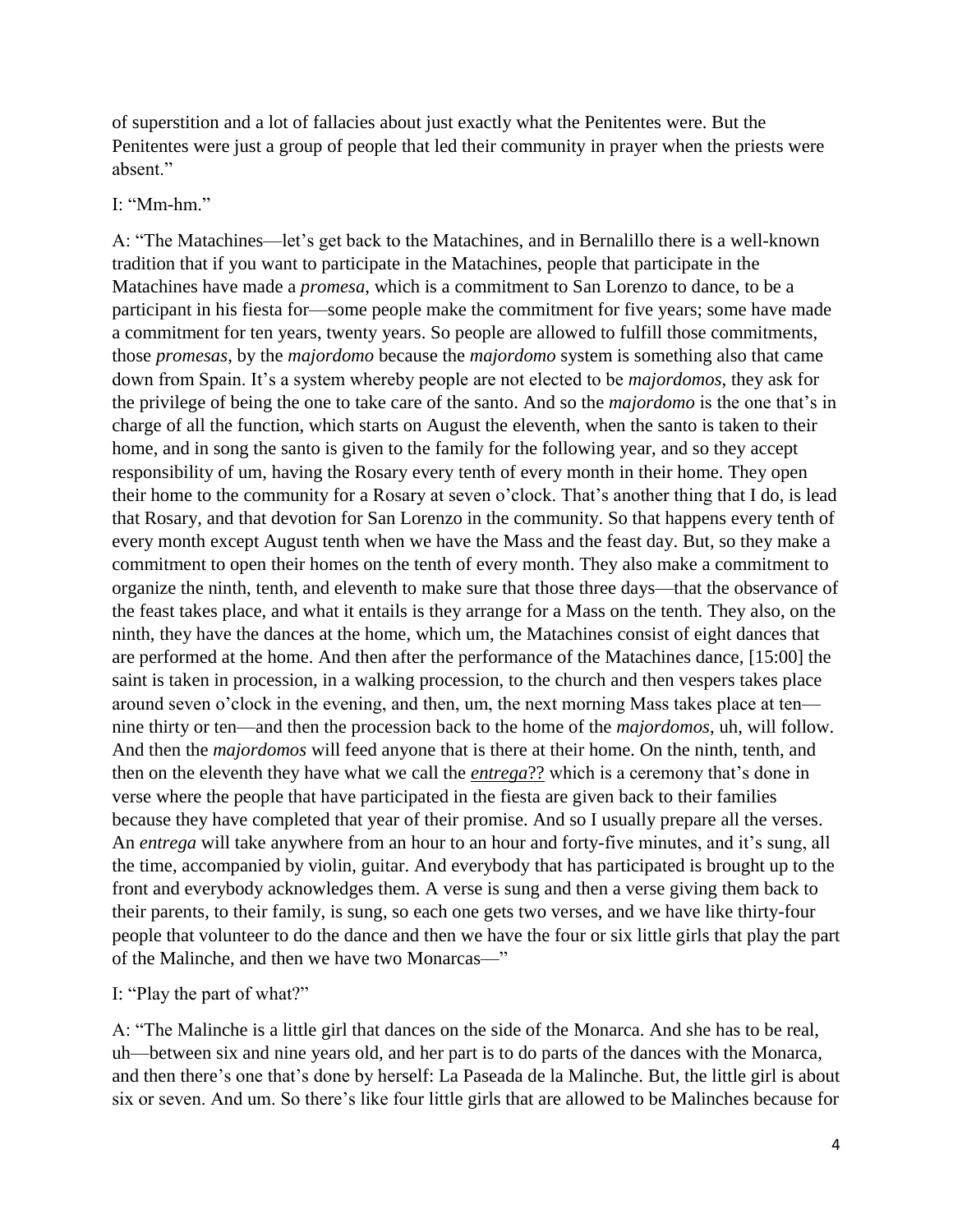the procession, they dance from the time they leave the home until they get to the church because we have two groups and when one group is resting the other one's dancing. So the Malinches are moving constantly and so, they get tired at that age—they're not very strong, so the Malinches are given back to their families and then all the other participants—the Abuelos, the Toro, uh, we even sing verses for the cooks who provided the meal for the participants. And then of course there's verses for those that kept the order because we have men that are assigned the job of being Oficial, and they keep order among the crowd. And uh, so, all in all, I would say that you have about sixty some people that are given back to their families in song. After the *entrega* then there's a dance that night on the eleventh, which ends the fiesta. The dances—you have *La Entrada*, which is like the presentation of the group. Here in Bernalillo there's so many people wanting to participate, we have two groups dancing at the same time with the same violin playing. But uh, there's two groups, and uh, the first one is *La Entrada*—the presentation of the group—and then the second is La Cruz. And then the third is *La Moranza*??. *La Moranza* lasts anywhere from eighteen minutes to twenty minutes without stopping, and it's a real confusing dance because the Monarca mixes them all up and then straightens them all out, and then they mix themselves up and straighten themselves out. And so all that time that they're doing that, the violin and guitar are playing, so it's about eighteen minutes without stopping, and then *El Baila*?? *de la Malinche* is the next one and that's where the Malinches are taken by the Abuelos around the dancers, and then the next dance is *El Baila?? del Toro*, and that's where the bull is faced by everybody—all the participants—and then we go to La Cruz again and then *La Tendida* and *La Patarita*. And the whole performance is a play between good and evil, the Malinche being good, the symbol of good because on the feast day they have to dress in white and they prefer that they dress in white all three days, but, you know, sometimes they want to dress in blue or pink, [20:00] and uh sometimes the *majordomos* allow that on the last day. But usually the ninth and the tenth they're dressed in white, pure white, from head to toe, so that's the dress of the Malinche. The *Danzante* wears what we call a *cupil*, and uh it's a—the front of it has a picture of their favorite saint, their patron saint. Could be San Lorenzo, it could be any saint that they've chosen to be their patron saint. And then the back—there's a lot of ribbons that hang down the back, and then there's a cover for the face because at the time that the Matachines are dancing, their faces are not to be seen by the public. So there's a cover for the eyes, like frill, where they can see out, but you can't see their eyes. And then the face is covered by a, by a, like a handkerchief, a bandana-type thing, so you can't see their faces, so all the time that they're dancing they're not supposed to—you're not supposed to be able to tell who they are because they have made a commitment to the santo and they're fulfilling this commitment. And the *cupil*, if you look at it, it's—it's equivalent to praying hands because it goes to a peak, and then the bottom is where the head fits in it, and the *cupil* is worn by the *Danzante*. The Monarca wears what we call a corona, and there is no saint's pictures or nothing, the corona is made out of just flowers, and—sometimes there's a flower that sticks out of the center, but mostly it's all, it's just round, and that's the corona for the Monarca. You have the other people that I mentioned—the Abuelos, and they carry whips and they dress like older, old men—abuelo means 'grandfather'."

I: "Mm-hm."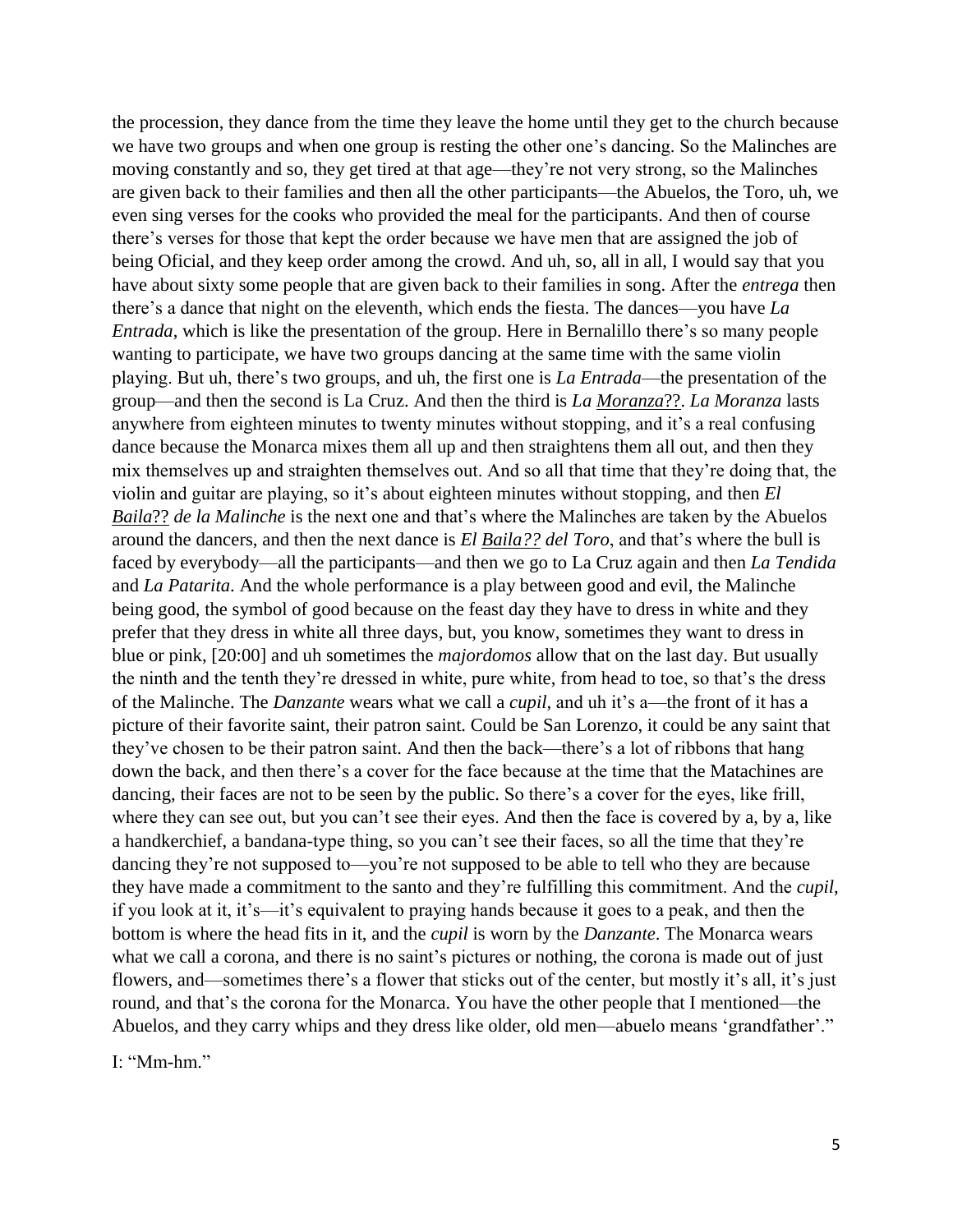A: "But the Abuelos keep order among the dancers, and they have been known to use the whips if people don't mind what they're telling them. And they also make sure that people don't leave the dance and go into the crowds as we're going in procession. If they get tired, they have to get behind the saint and walk the rest of the distance, but they can't just jump out of the procession and get in a car and go home or, you know, take off. So, the Abuelos maintain that control there. And then they're also responsible for the wake that takes place on August the tenth. After the dances, after the Mass, the procession, the dances, and the procession around the old part of town takes place, then all the dancers are assigned an hour to spend with San Lorenzo all night, until the sun rises, and then when the sun rises, *mañanitas* are sung and people can go home and rest for about two and a half hours because the sun rises about six and we start again at eight thirty with the *entrega* festivities, so. So the tenth is a long day for all the participants, then, the eleventh is mostly a celebration. There's a farewell done at the people that have had the santo. There's a lot of crying because San Lorenzo's leaving, and then at the other home there's a lot of rejoicing because San Lorenzo's arriving. So there's a lot of celebration at both after the *entrega* takes place at the old *majordomo's* home then it's all, uh, culminated by the dance at night. Because of the *velorio* and because of all the dancing the three days, the dance on the eleventh is not well attended, because everybody's kind of tired. But there's people that are dancing, that have been dancing for, some for twenty years, you know? And uh, their participation is vital because some of them know the dance, they can teach the younger ones. And like in most communities a lot of traditions are dying."

## I: "Yeah"

A: "In Bernalillo we have so many kids that want to participate that we had to make up a rule, we had to make up rules to govern just not anybody being able to participate. Because what we did is, um, in order to dance the entire dance, you have to have participated in the, in the procession to the church three years, and you have to be at least fourteen years of age [25:00] because we have enough people I think to get three squads going, but it would be a very big load on the *majordomos* to feed all those people and to provide for everybody it seems. But one of the things that still survives in the community that is kind of unique is that that first Sunday in July not only signals the beginning of the practices, because we have two santos in the community one of them is a little statue, and the one that moves from home to home is a, is a picture of San Lorenzo. And when the statue and the picture are united on the first Sunday of July, it signals to the people that the *majordomos* will start going to their homes asking for *la limosna* de San Lorenzo. *La limosna* in Spanish, uh, in English, means 'alms'. And since San Lorenzo was a deacon and gathered money for the poor and the widowed, we gather money to put on the fiesta and so, that's one of the biggest commitments the *majordomos* make, is that they have to go home to home, and when people answer at the door they just state that they're there collecting *la limosna* de San Lorenzo. And if people want to donate, they donate. If not, they don't have to. But most of the people in the community have gotten used to that routine, so they know that the *limosna* will be collected during the month of July. And hopefully it's all done by the end of July, and that way the majordomos can concentrate on the, on the nine nights before the fiesta because they have to have practice every night for the first seven days. And then the eighth day, everything is prepared for the vespers on the ninth, so. But um, it's a, it's a real big activity."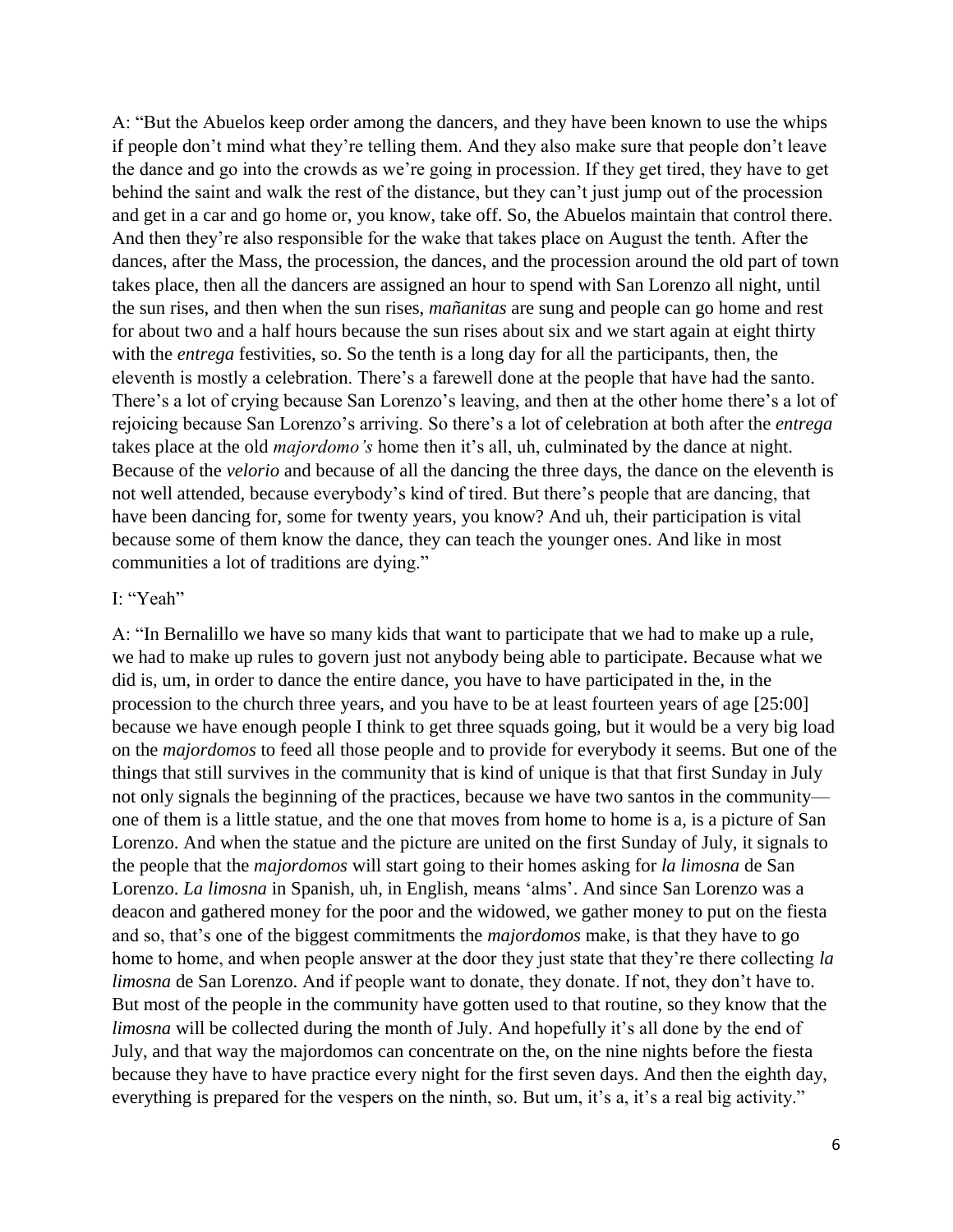I: "And, are you always playing the instruments? You're never dancing or do you sometimes— ?"

A: "I've never danced the dance. I have a, my youngest son is dancing right now."

I<sup>.</sup> "Yeah"

A: "I've never danced, I've, um, I've played either guitar or violin."

I: "Yeah"

A: "All the time."

I: "All the time, yeah… And, so tell me about, tell me about your children, passing it on to your children<sup>"</sup>

A: "Well, like I said my oldest son—he's thirty-six—and, uh, he learned as a, as a young kid. In fact, the first year he played was in 1979. But we had an uncle that used to dance monarca for the Matachines. And that summer, we were practicing on August the fifth, and my son was playing and stuff, and this uncle suffered a massive heart attack and died. So my son didn't play from 1979 until…two years ago. And he decided that he would go play the violin again. So now he's playing the entire, the entire nine dances. And uh, but I don't know why he didn't play—I mean, I guess you go through that growing period where you don't want to be a part of these things, but now he wants to be very much a part of it. And my youngest son three years ago decided that he was going to dance, and he had somebody make him a *palma*, which is a, uh—they use a *palma* in a *guaje*?? and the *palma* has three points, it has to be made with three points. And I guess the *palma* is like a shield, and it signifies the three persons in one, the um, the Father, Son, and Holy Spirit."

I: "Mm-hm"

A: "And so the *palma* was made for him, then we went to Old Town and bought a *guaje*. And then he had someone, uh, make him a *cupil*. And, uh, there's several women here in town that know how to make the *cupiles*, so he had one made, and he danced three years ago. And so, this coming—not this year but the following year—my cousin gets the santo, and he's going to dance the entire dance, so he's put in his three years, or would've put in his three years, and so he's all ready for dancing the entire dance. But we have so many young kids that want to participate, and we're very strict with them because, if they're not at practice, if they're not following the guidance of the Abuelos and the people that are teaching them, they either get whipped or they're sent home, and they can't participate. So, uh, the only, the only thing that I think is being affected is the language. I'm making an effort to uh, every time that we have the novena, I'm making an effort to translate and get them [30:00] to read it in Spanish. But that's one of the things that I think the Hispanic community's losing is the language. As far as the tradition of the San Lorenzo observance and all that, that's not going to, that's not going to die out any time soon here because we have so many participants."

I: "Mm-hm"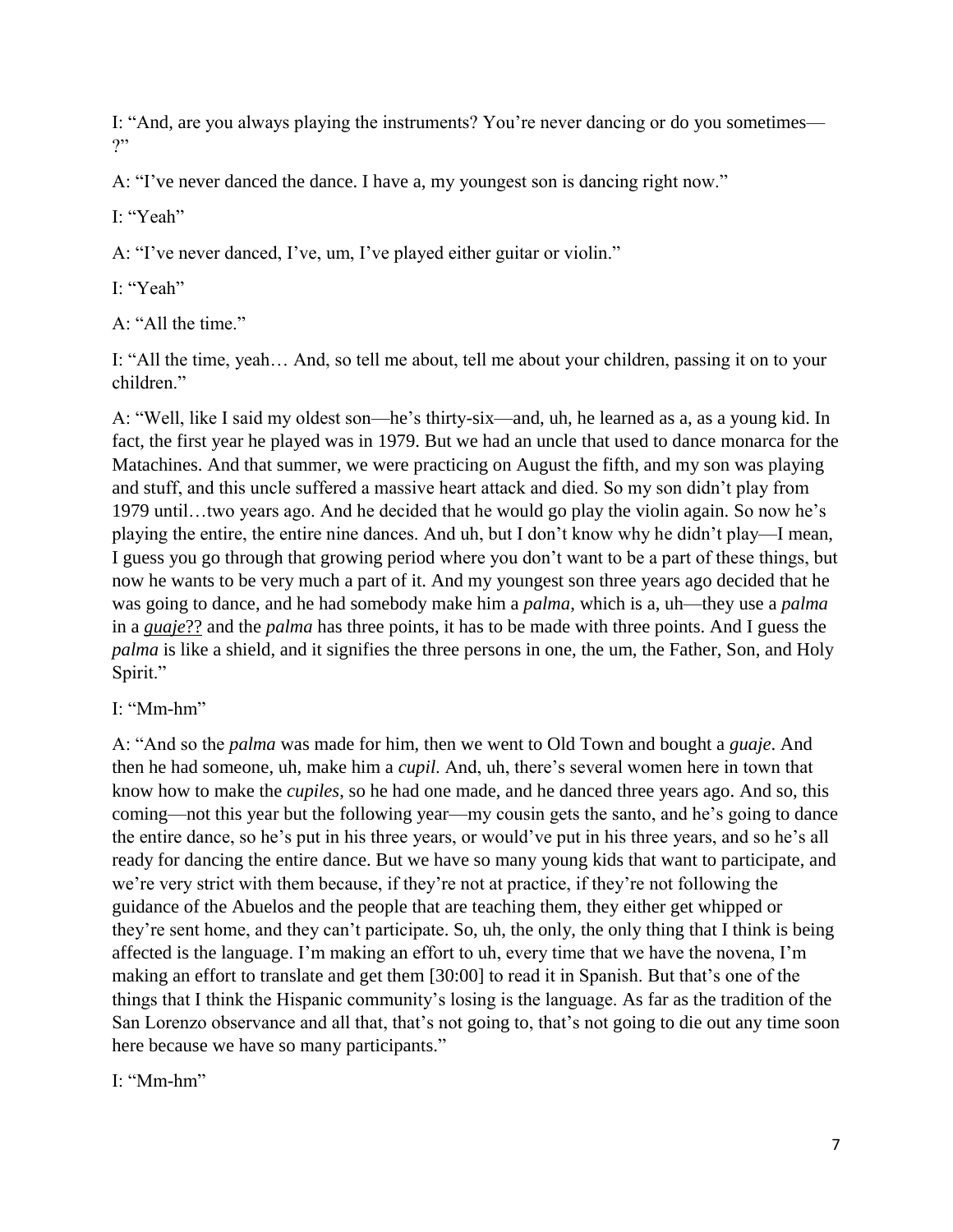A: "My niece also plays the music. She's about two years younger than my oldest son. And uh, she's been playing since the eighties, but she's been playing every year, but she only helps me out the ninth and the tenth. She doesn't go to the practices. She works and she can't make the practices, but as long as I—I'm there, and Claude learned to play the music in Washington, D.C.  $Uh—"$ 

I: "He learned *in* Washington?"

A: (laughs) "Yes."

I: "He didn't learn here?"

A: "No. I'll tell you how that happened—when we were taken to Washington in ninety-two to be in the folk life festival, I asked the Smithsonian if they would pay for a guitarist to go with me, and they said, 'Oh no, we're going to have all kinds of musicians in Washington. I mean, there's all kinds of guitar players—anybody can accompany that music.' And I said, 'I don't think so. But, I'm not going to argue.' So we went to Washington, and um, they [audio cuts out momentarily around 31:20] He told me right off the bat, he says, 'I don't know, I don't know how to accompany it.' So I went to the people there at the Smithsonian, I says, 'You know, Mr. Trujillo, he says he'll help me out for a couple days, but he really doesn't know how to accompany it.' So, so then they asked another guy that was from southern New Mexico, and he listened to the music and he said, 'No, I don't know how to accompany that.' So finally they said, 'Well, we have another guy.' And it was Claude, and so I said, 'Well does he play guitar?' 'Yeah, he plays guitar.' So we met in my room there at the Marriott, and um, I said, 'This is the music, and this is how I accompany it.' So, Claude's been a musician for many years, you know, so he looked at how I was accompanying it, and so he picked up the guitar and uh—. And so he was the one that accompanied me the rest of the time there in Washington. And then when we got back, he said, 'You know,' he said, 'this thing sort of grows on you.' He says, 'Could I um, could I be a participant in this in Bernalillo?' And I said, 'Sure!' I said. 'I've got no problem with that.' Because I have, like, twenty people that go and take their guitars and accompany. But there's only, well, four violins now. And then Claude said, 'Well I know how to play violin. Do you mind if I brought a violin and try to pick up some of the tunes?' I said, 'No, I don't have a problem with that.' So um, he brought his violin and again, like he did the guitar, you know, from hearing and watching. He's been able to pick up the music. He doesn't have the time when I'm absent, when I have to be at a council meeting or for whatever reason, or someone dies in the community, and I have to go do the wake service, he will play for them, and when I come back the next day they say, 'Hey, we're glad you're back because we were going a hundred miles an hour last night because Claude doesn't have the time, so, but—. So we joke about that, he says, 'I work them out for you.' But um. No, he learned from, you know, that association in Washington when he came back, and he's been participating ever since, since ninety-three."

I: "Um (pause). Tell me about the other tradition that you were talking about, the wake."

A: "Okay, in the Spanish community, um, when someone passes away, they have a Rosary, and I've been doing this since nineteen…sixty-three. It just so happened that I was a junior in high school, and um, we had a priest that was not—he was not in good health. And so someone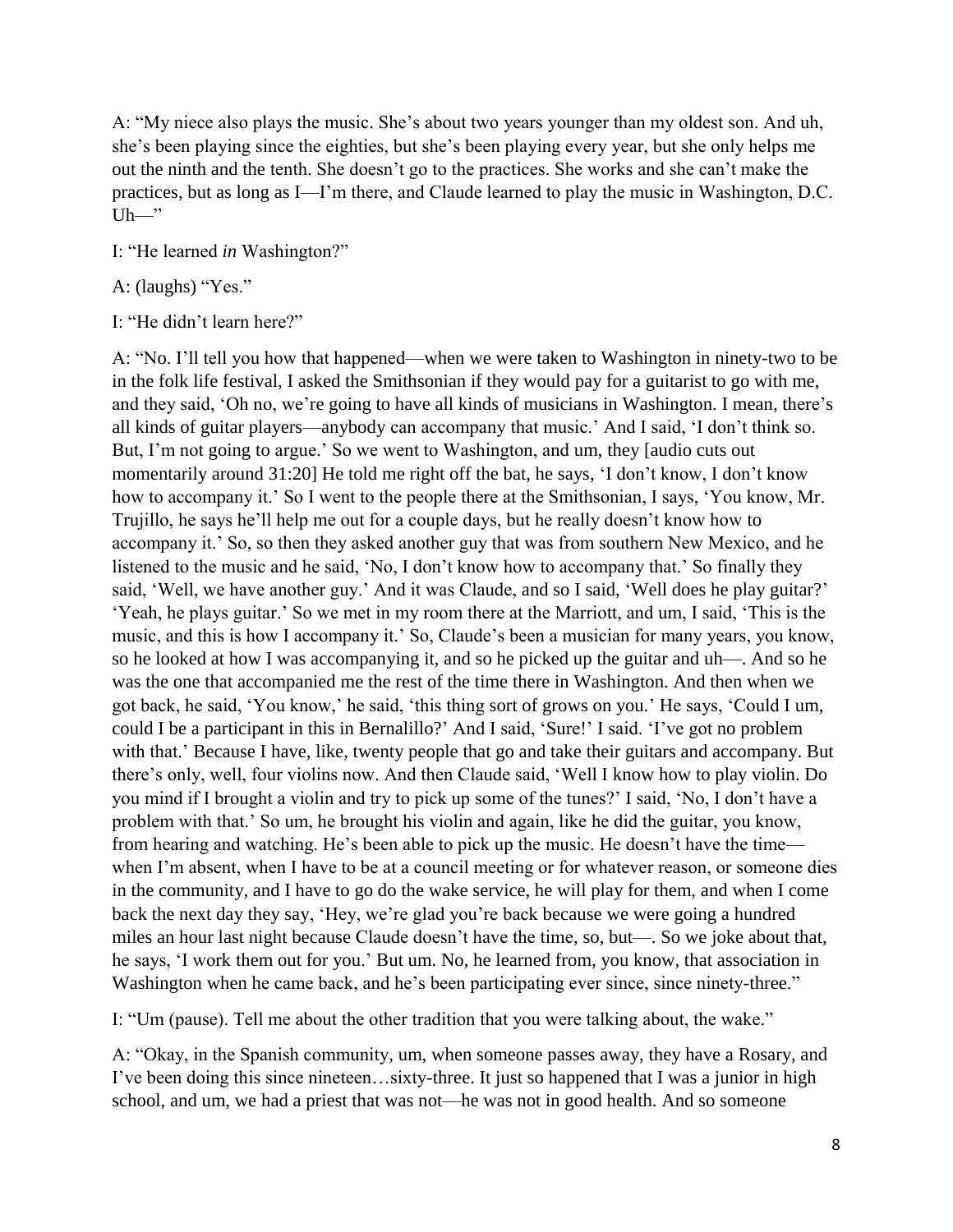passed away in the community, and um, they needed somebody to lead the Rosary, and so they asked me, and I said, 'Well, I've never done this before.' There were other people in the community—you probably have heard of Prospero Huaca?? who was a—. He's considered the last poet of New Mexico. He used to write a lot of songs, ballads, and he used to lead the prayer here in the community for people when they passed away, and then later on there was a man by the name of Francisco Mora. And, they passed away, or they were very old at that time—well, Prospero died in, like, 1960, and Mr. Mora didn't die until about sixty-eight or sixty-five, but anyway. They were elderly and not doing well, so, they asked me to lead the Rosary that one night—it was in 1963—[35:00] and it was at a home because the Spanish used to have the mortuary, you know, fix them up, and then the wake would be at the home. And then the day of the funeral the body would leave the home to the church for Mass, and then to the burial. And so I did that first Rosary and ever since, people have been calling me to do Rosaries, not only here, but I go to, uh, Peña Blanca, to San Ysidro, all of Sandoval County, Albuquerque, you know. So I've been leading the community in prayer for wakes since that time, so, that's another thing that, that's part of my life, so. Then a lot of people think, well, 'Why do you do these things? You've been doing them since sixty-three; are you even playing the Matachines since fifty-eight?' But if those things weren't part of my life, I don't think my life would be complete. Because that's what I've known all my life, see? So that's what makes them, I think, unique and things that I want in my life, you know?"

I: "And how about your, your (pause) role in Bernalillo politically? Could you talk about that?"

A: "Well, I had never gotten involved in politics."

I: "You were a teacher, you said?"

A: "I um, I taught—well, I started out with the Bernalillo Public Schools, cleaning the buildings in the summer and getting them ready for the kids to go to school, and I was a junior sophomore in high school—when I started that, but when I graduated from high school, they had a job at the learning materials center and we were responsible for providing all learning materials to Native American students. We used to pass out paper, pencils—anything that was needed. The government would buy these, um, big amounts of learning supplies, and we were to distribute them. So, I went to work with the Bernalillo Public Schools in sixty-four as a learning materials clerk. And at the same time I would go to school during the day, and we would work part time in the evenings and even on Saturdays to put in the time. But anyway, after a year, that program closed, and uh, nothing was available in the district except school bus drivers, so. I had already gotten married, and so I said, um, in 1967 when I was married, I said, 'I gotta get a job somewhere,' so, and I wanted to go on to the university, and my wife was working as a beautician. I said, 'Well. Let me go take the test.' So I took the test for bus driver, and so that I did for the next nine years."

I: "Hm"

A: "I drove a school bus, taking the kids to school, and then when I take them to school, I would go to school. Then I'd come back and take them home, and then I would come and have supper, and then I would take the activity bus, which was a bus that would run from Bernalillo to every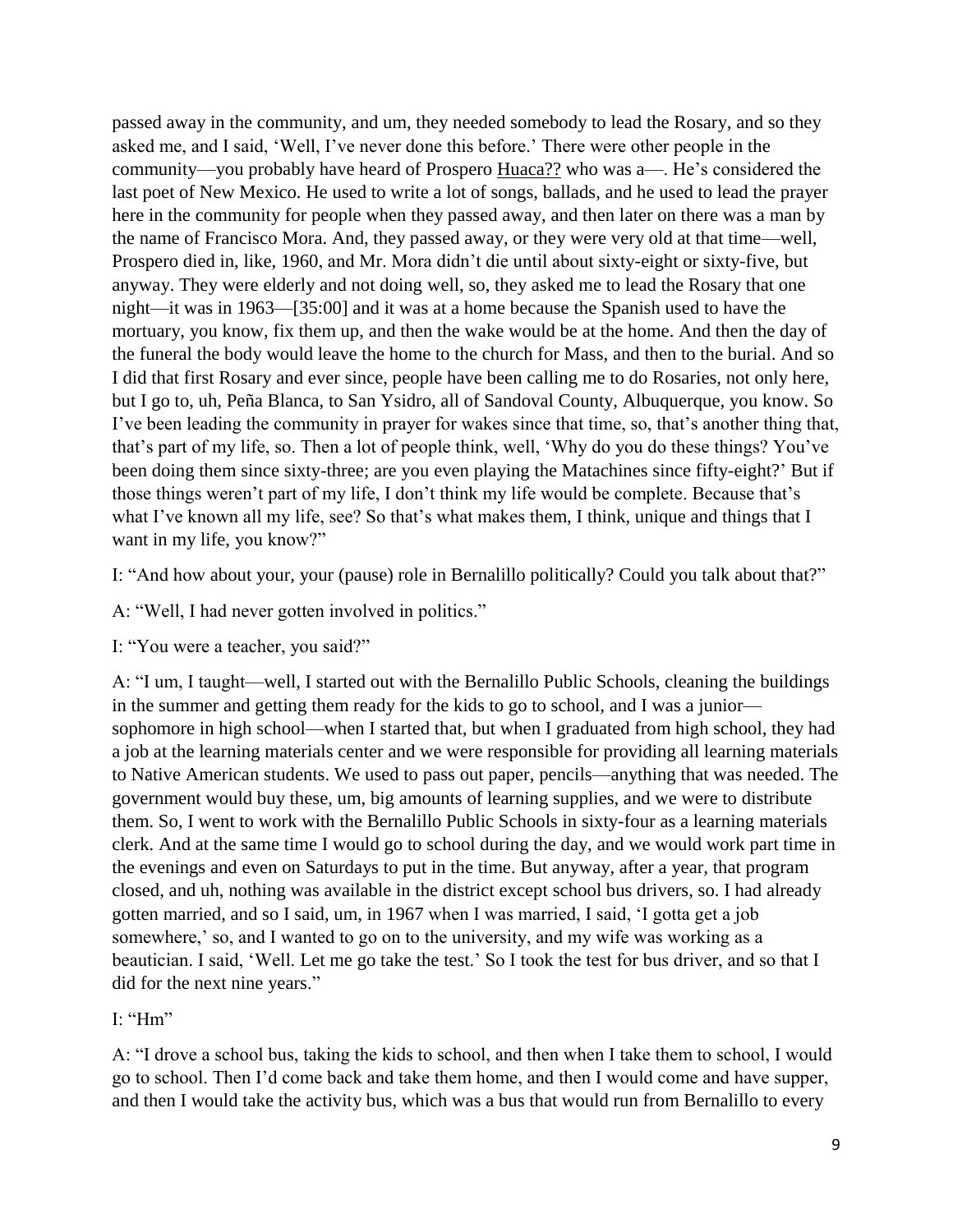pueblo in the district. That route took about three hours in the evening. And so I drove that for nine years, and then after those nine years I graduated from the University of Albuquerque, and I went to teach at the high school. And I taught—I started there in seventy-four—and then um, I had been there like five months, and the superintendent called me and asked me to be the assistant principal for the high school because the assistant had been transferred somewhere. And I said, 'Well you've got other people that have been working here for years. Why not put one of them?' He said, 'No, we want you to help us out for a few months. Or maybe it'll be just a month, but anyway. You'll be the assistant for a month or whatever time it takes to find somebody.' So I was assistant for about a month and a half, and then they hired another person. And then later that year, they transferred him somewhere else, and they put me back in as assistant. And um, so anyway, after that stint there as assistant, the board—some of the board members—said, 'Well, if you go get your administrative credentials, we'll get you into administration.' So I went part time to school, and by 1979 I had my master's in educational administration from UNM. And I came back, and I was appointed assistant principal at the high school, and I was assistant principal until 1982. In eighty-two they asked me to take the mid school, as principal. So I was principal there from eight-two until eighty-six. No—eighty-two to eighty-eight, principal at the mid school. And then in eighty-eight they had a [40:00] new board election and so forth, and the board asked me to go back to the classroom. So I went back to the classroom, and then in 1991, they went and asked me, 'Well, we're going to reopen this other site that had been abandoned by the district.' There was nothing but old buildings and everything was falling apart and everything, and they said, 'Would you go back there and help us get the staff involved in the remodeling and everything? We want to start a K through two program there. Would you be willing to be the principal for K through 2?' I said, 'Sure.' So in 1990 I no, about ninety-two—I went to work as the principal at Roosevelt, and in ninety-six I retired, after thirty-two years with the district."

### I: "Wow."

A: "So, but then uh—I had never gotten involved with city politics until 1990 because in this area where I live, we didn't have city water or wastewater—there was no, uh, sewer lines, no nothing to this area, so. In eighty-eight, eighty-nine we started asking if they would consider getting money from the state to put the sewer and water to this area because there was so many more homes. See, when I was a kid, we were like, there was like three homes on this side of the tracks, and the rest were alfalfa fields and little farms that people would work here in the area where I'm at, we only had like three homes. And then in sixty-three, the property that was south of us, which was used by the Bond?? or Bonn?? brothers to raise a lot of feed for cattle—they would plant sorghum, and they would plant corn, and all that would be ground up for silos for the winter for animals, and they decided that they would sell that piece of land because they weren't that big into the cattle raising and sheep raising. And so they sold it and subdivided it, and they started putting trailers there. And everybody had a septic tank, and I mean, it was getting contaminated in the area, so—"

I<sup>.</sup> "Mm"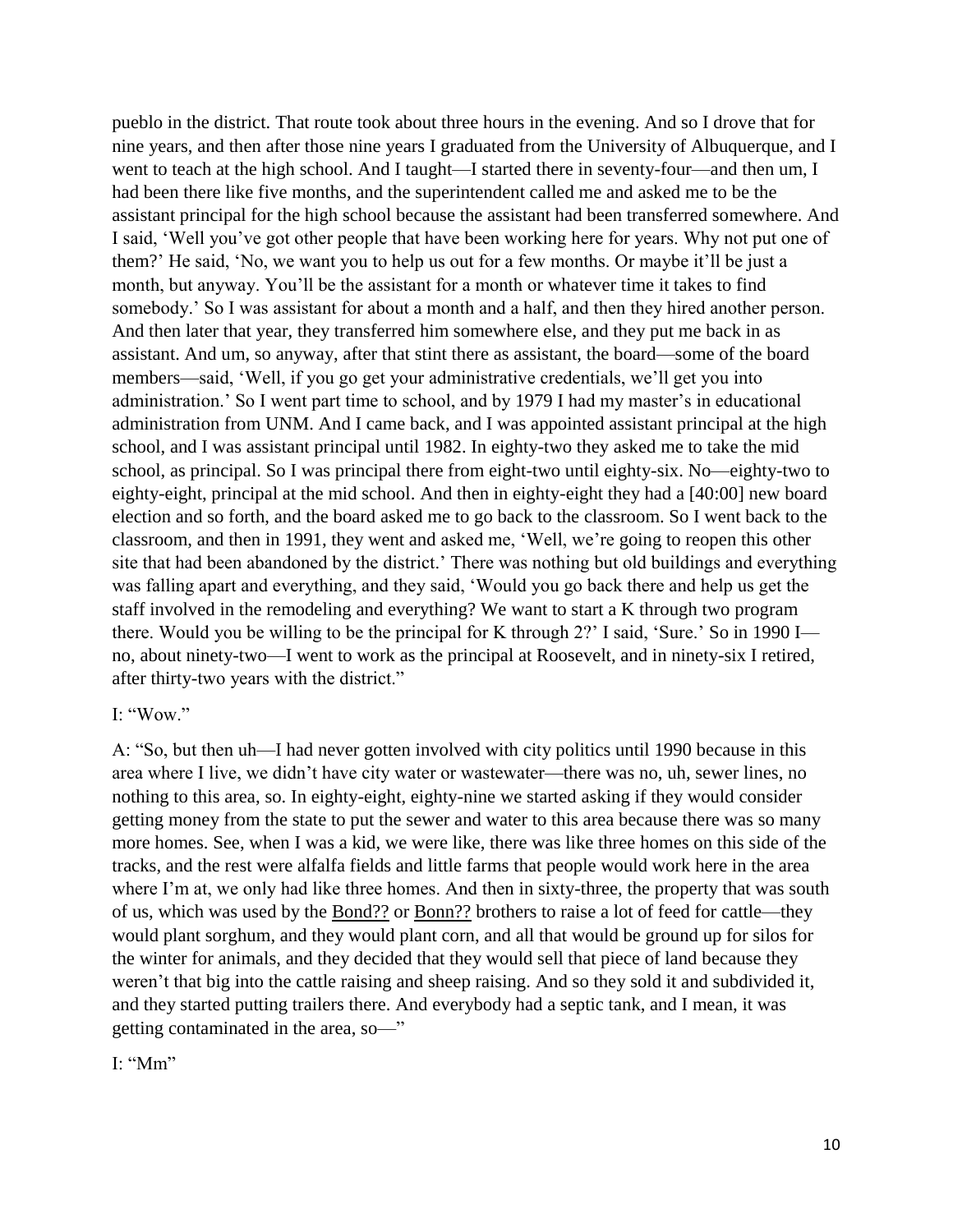A: "We went and asked if they would consider, you know, getting some money from the state to put in the sewer and so forth and then finally in ninety I decided, 'No, I'm going to run for the council then I'm on there, then I can get something.' And so, in 1990 I ran for the council, and I was councilman until 1994. But from ninety to ninety-four we got a sizeable amount of money two million dollars to put the water and sewer to this side. But the first, the first amount that we were given wasn't enough to do the whole thing, so we were going to phase it. And the mayor at the time who was my cousin said, 'No, no, no, I'm not going to phase it. I don't want to do it for one group and not do it for the other group.' And I said, 'We don't have money to do it for everybody, so let's phase it.' And he said, 'No.' So there we were sitting on some money that could be used for the wastewater and water on this side. And he wouldn't move on it because he didn't want to make enemies with one group and then so forth, so in ninety-four, I decided to run for mayor. And I went and I told him—because he was running again, he was the incumbent. I said, 'I'm not running against you, but I'm running because this needs to be done, and you've been sitting on that money—we're going to lose it.' And I said, 'So, uh.' He said, 'Fine, go ahead and run. I'm the incumbent, and I don't think you can beat the incumbent.' And so anyway, there was five of us that ran for the position of mayor, and I came out on top with 500 votes, and uh, that was a lot of votes for that position, there being five people running. And so anyway, in ninety-four I became mayor, and I've been mayor—this is my third term, I just won last March."

I: "How many—what's the population of Bernalillo?"

A: "We have about seven thousand two hundred people. But—"

I: "And what was the population when you were growing up?"

A: "Well…I would say that it was probably under two thousand."

I: " $Hm$ "

A: "It was a very small community. Actually, the Town of Bernalillo underwent major, uh…destruction, and I'm going to say 'destruction' because I didn't agree with it, but I was in high school, I didn't have a, a voice, you know, and uh. But anyway, the Town of Bernalillo was a two, two one-way, uh, street. (pause) It was the old highway, it was just one lane going in one direction and one going the other direction, and it wound through the town, and uh…there was a number of cottonwood trees along the way? And all the buildings that you see now have been cut back like, [45:00] uh twenty, well maybe about fifteen feet. But all those buildings were—they stuck more into the road and they all had *portales*; you could walk from one end of town under these *portales*, you know."

I: "Ohh"

A: "And it was like a little Western community—"

I: "Ohh"

A: "—on both sides they had, like, *viga* extensions and there was *portales* from one end of the, the business area there from the little standard station to the light, it was all one big area there.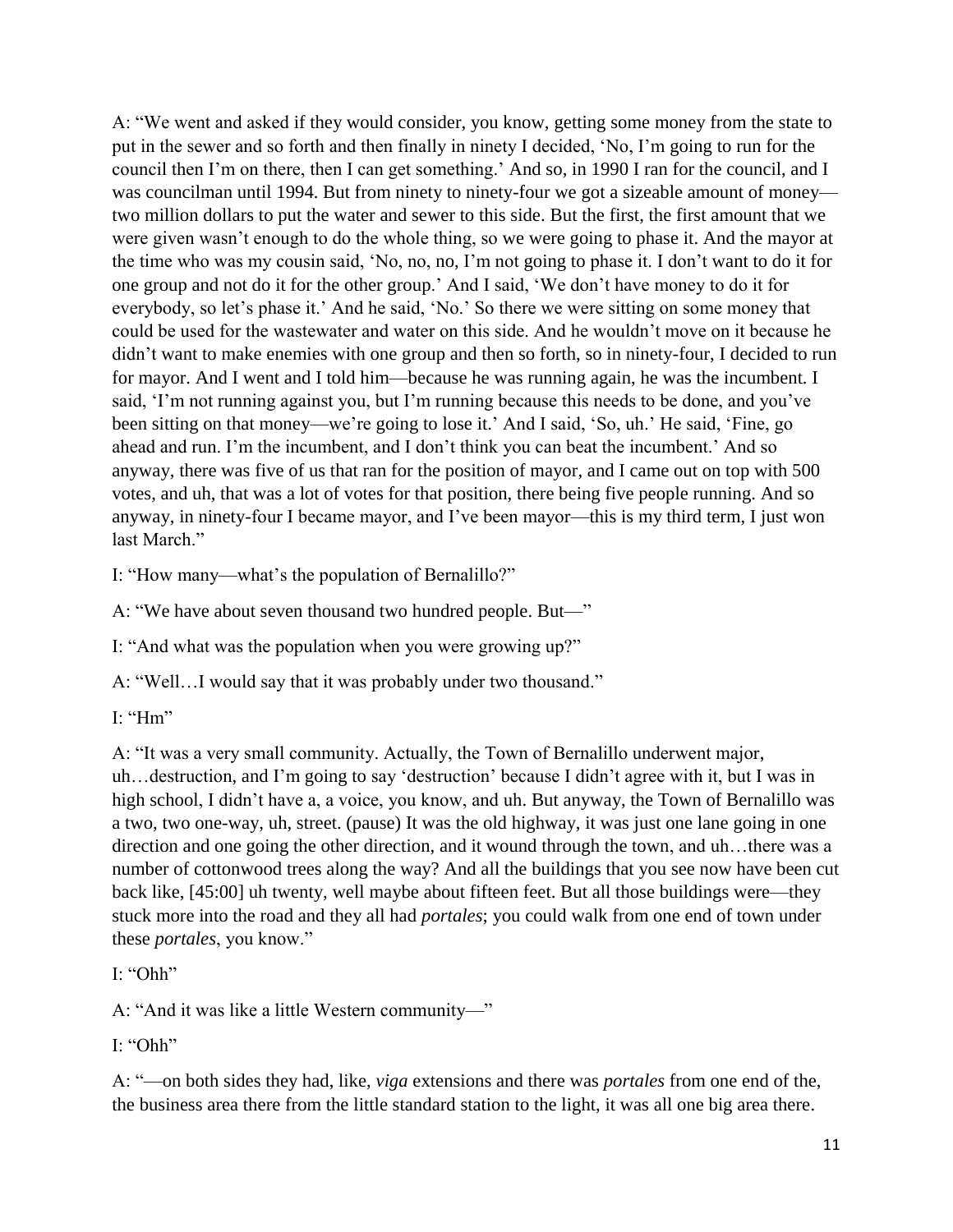And the leaders at the time thought that if they widened it to four lanes, that it would bring a lot of the people from the interstate into Bernalillo, but it never has, you know. I think our biggest attraction in Bernalillo right now is the Range Café downstair—downtown. And so, uh, we get a lot of people for the, for La Casita when it opens—it's open Tuesday through Saturday. And then Abuelita's is open every day. But, uh, the biggest draw is the Range, and um. (pause) But we used to have a, um, a clothing store where the hardware store is now—that used to be clothing, hardware, and groceries. And that was run by the Seligman family. But it just started drying up. The other thing that was a real big driving force here was the sawmill because there used to be a lot of logging that went on in Jemez area, and all the logs would come in to Bernalillo, and they would be cut, and all the lumber would be piled and uh—we even had a pond where they would drop the logs, and then they would be moved by men into the mill so they could be cut and sawn, you know? So in the late sixties that dried up too. The Gallaghers?? decided to sell out, and so the lumberyard was gone, and so that took about a couple of hundred jobs that people had that lived in the community, worked there, they never left town, you know? So—"

I: "A lot of people now that live out here, do they work in Albuquerque?"

A: "Well, uh, in the late fifties, after the war, when Sandia Base, Kirtland Base opened— Kirtland was the first one, in the late fifties. Even my own dad went to work as a security guard at Kirtland, and uh, most of the people here went to work either as custodians, guards, in the commissary as meat cutters. A lot of people from here went to work at the base. And then after Sandia Base opened, well then, they transferred over there, a lot of them transferred to different technical jobs. So, we really don't have any industry in the town. We're getting a couple of people that are—there's the Martinez trailer manufacturing, they're in a new little industrial area off of the interstate, and that has a few jobs. We have Syntex?? They put out a lot of board, you know, for building homes and stuff, but if the building industry slows down then that slows down."

I: "Mm-hm"

A: "So—"

I: "Are there still a lot of—is there still a lot of farming going on?"

A: "Very little farming. I have the, the three acres in the back—I raise alfalfa for, you know, for sale here to the local people that still have their horses they ride. And on Sunday—or some of them have ranches out in San Luis, Cuba area, but they need a horse to go check on the cattle and stuff. So I raise, um, about a thousand maybe, eight hundred to a thousand bales in a summer, and sell them right here locally. I don't even have to go out and pick them up, I just have it cut, baled, and people come and pick it up themselves, and it's gone. But my grandfather used to raise a lot of vegetables. We used to have fruit trees, and that's what my son and I are working to do is to put back an orchard."

I: "Ohh"

A: "Because we used to have our own apples and cherries and quince and, you know, pears—"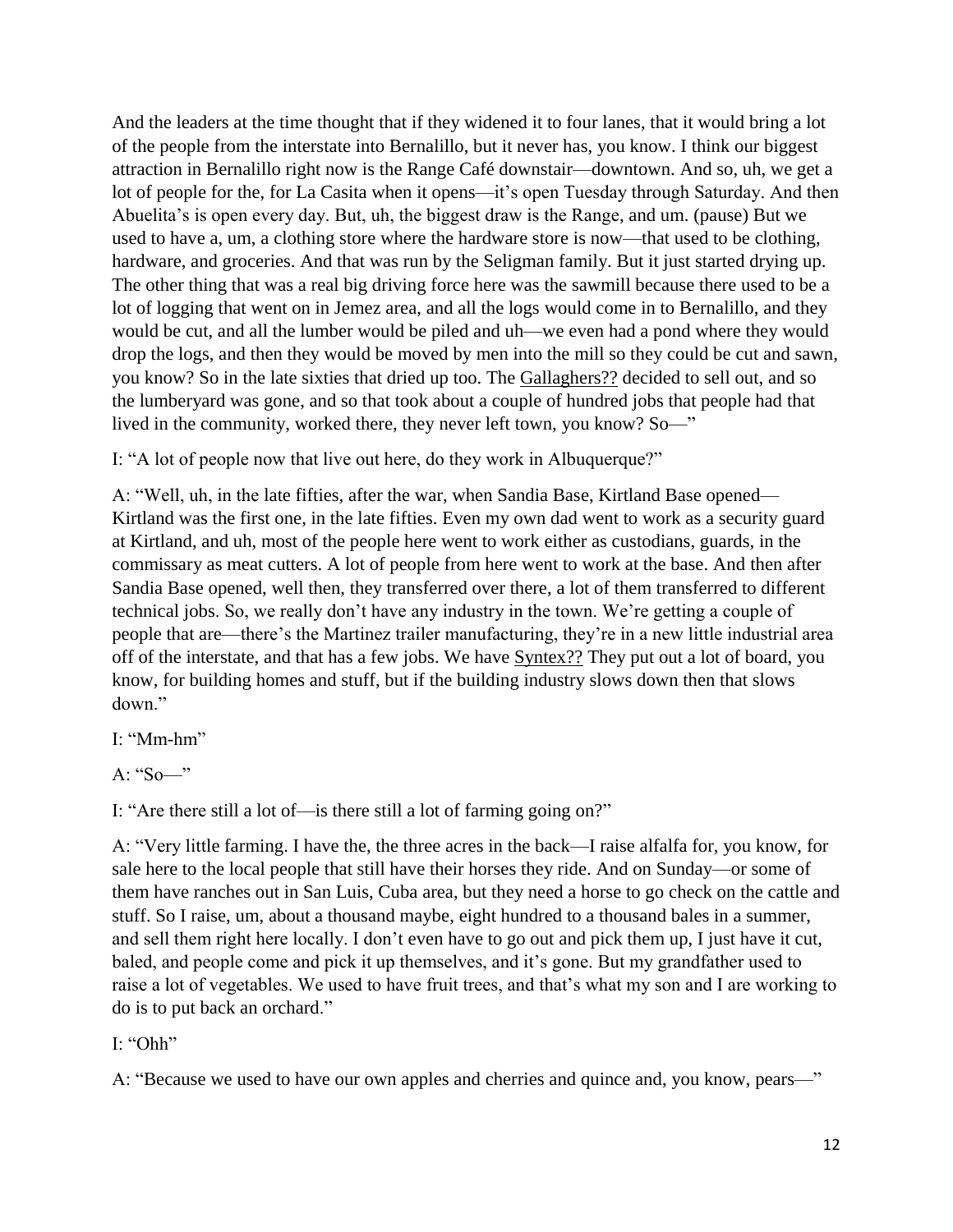I: "Wow"

A: "But those trees, they were from the late, well, the early fifties is when they were planted, and they don't last [50:00]—they've started dying off, so we're cutting them up and getting rid of them because they're too old."

I: "Do all of your—I don't know how many kids you have—do they all live here still?"

A: "Well, I had three boys. I lost one in a car accident."

 $I:$  "Oh"

A: "But I have two, and one of them works for UPS [United Parcel Service], and he lives up on a piece of property I have up at the top, right next to the property that we've lived in for, um, my entire life. He's living there, and my other son bought a trailer and put in there too, so."

I: "Oh, okay, so that's—"

A: "But my other son works at the casino at Sandia. He's a craps dealer, so, he's the one that started doing the, uh, the wood carving."

I: "Mm-hm. Yeah, tell me about that a little bit. How did that evolve for him?"

 $A \cdot$ "Well—"

I: "How old is he?"

A: "He is twenty-six."

I: "Oh okay, so there's a big—"

A: "But two years ago, um, two years ago he, after the fiestas in August, he came and he said, um—because we have a cousin Filimon Aguilar who is famous for his carving—but here's another guy okay? Let me tell you about my cousin first. He spent his whole life as a beautician, cutting hair, fixing hair. And then, um, he's going to retire, and the kids ask him that Christmas before he retires, 'Dad, what do you want for Christmas?' 'Oh,' he says, 'get me an old buck knife. I think I'm going to start carving.' And they thought, you know, That's a great joke, you know. I mean, this guy has been cutting hair all his life—what is he going to carve? So they said, 'Are you sure?' 'Yeah, get me a good buck knife. I want to start carving.' So, he went, he retired, and then he started looking at different woods, and he had been reading about the different people that did santos in northern New Mexico, so he went and visited a couple of them, and sat with them, and found out how they made their natural paints and everything, from flowers that they found out in the open and stuff and the—. So, then he started making a crucifix, that was his first project. And, so then after that, he just started carving all kinds of things, and I didn't even know he was a wood carver until I went to Washington in 1992, and they set up like a little miniature Old Town on the Mall. And they had santeros, tin workers, saddle makers, boot makers, all kinds of weaving and um—they had all this set up over there, and Charlie Carrillo, who you've probably heard of, in the state, I was introduced to him when we got there, and he says, 'How come you didn't bring your *primo*?' I said, 'What *primo*?' He said, 'Your *primo*, he's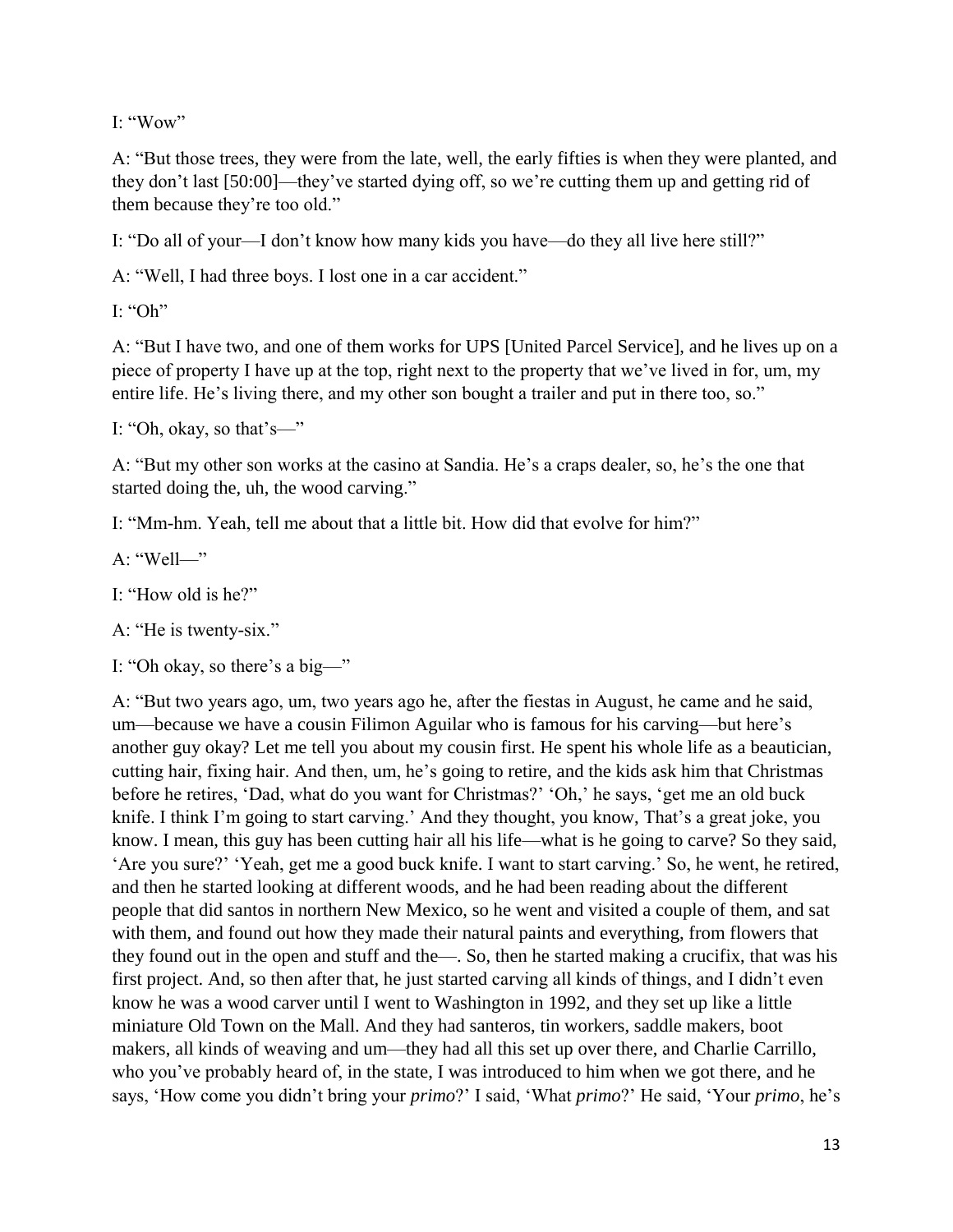famous for santos.' I said, 'I don't know, I don't know who you're talking about.' He said, 'You don't know Filimon Aguilar?' I said, 'Yeah! He lives right there in Bernalillo.'"

I: (laughs) "He lives right here! [somewhat hard to understand]"

A: "He's famous—. He lives right here, and I hadn't gone to his house to see his santos or anything. So anyway, two years ago my son says, 'Dad, you want to do me a favor?' I said, 'What, what do you want?' He says, 'Well, would you go with me to my cousin Filimon's, to my uncle Filimon's? To see if he'll teach me how to do some carving?' I said, 'Well he's not your uncle.' I said, 'He's your cousin, and uh, why—what do you mean carving?' He says, 'Yeah, I think I can do carving.' So I said, 'Well, let's go!' You know, so I said, 'You call him and ask him if we can go talk to him.' So sure enough we went over there in the afternoon, and my cousin, he's very direct, you know, he—and he's always on task, and so he told my son, he says, 'Sure! I'll help you,' he said, 'as long as you don't waste my time, because I don't want to waste my time. I want to do work, and I do work here every day, and I don't want to waste my time. If you're coming here just because you think it's fun, it's not fun. It's a lot of work, but if you're willing to do this, I'll help you. I want to teach people how to do this. So my son said, 'Sure!' you know. So he told him, he says, 'You order this set of knives, and when you have all this, then give me a call and we'll get started.' So my son came home right away and called a number and ordered the carving knives and everything, and by September he called him, and he said, 'Okay, I'm ready.' And he says, 'Well what date can you come?' And he says, 'Well, I'm off on Thursdays.' He said, 'That's fine! Thursday's a good day.' So he went for, well, he started in September, and uh, went September, October—I lost my dad that October the thirteenth—and by December he had made his first santo."

## I: "Mm"

A: "And so my cousin says, 'You know,' he says, 'this kid really doesn't need me. I don't know, I mean, I sit with him, and we work on things, and I tell him about a book; the next thing I know, he has the book, he's reading it, you know?' So anyway, he um, [55:00] my son heard of a—here at Sandia, because my kids go with me to Sandia for a lot of functions there. In fact, I do their wake services too. And that's very—"

I: "What is that relationship? Is that a relationship between Bernalillo and Sandia or a relationship that has to do with *you*?

A: "Me"

I: "Okay"

A: "Yeah"

I: "Because you're, are you, you're…could you explain that to me?"

A: "Well, the relationship is uh (clears throat), goes back a long time. As I told you, when I first started, my grandfather used to play violin over there for different things. Well, they also dance Matachines there but on a very limited basis. So, I used to go with my grandfather, we played Matachines. So when my grandfather passed away, they also found out that I did the wake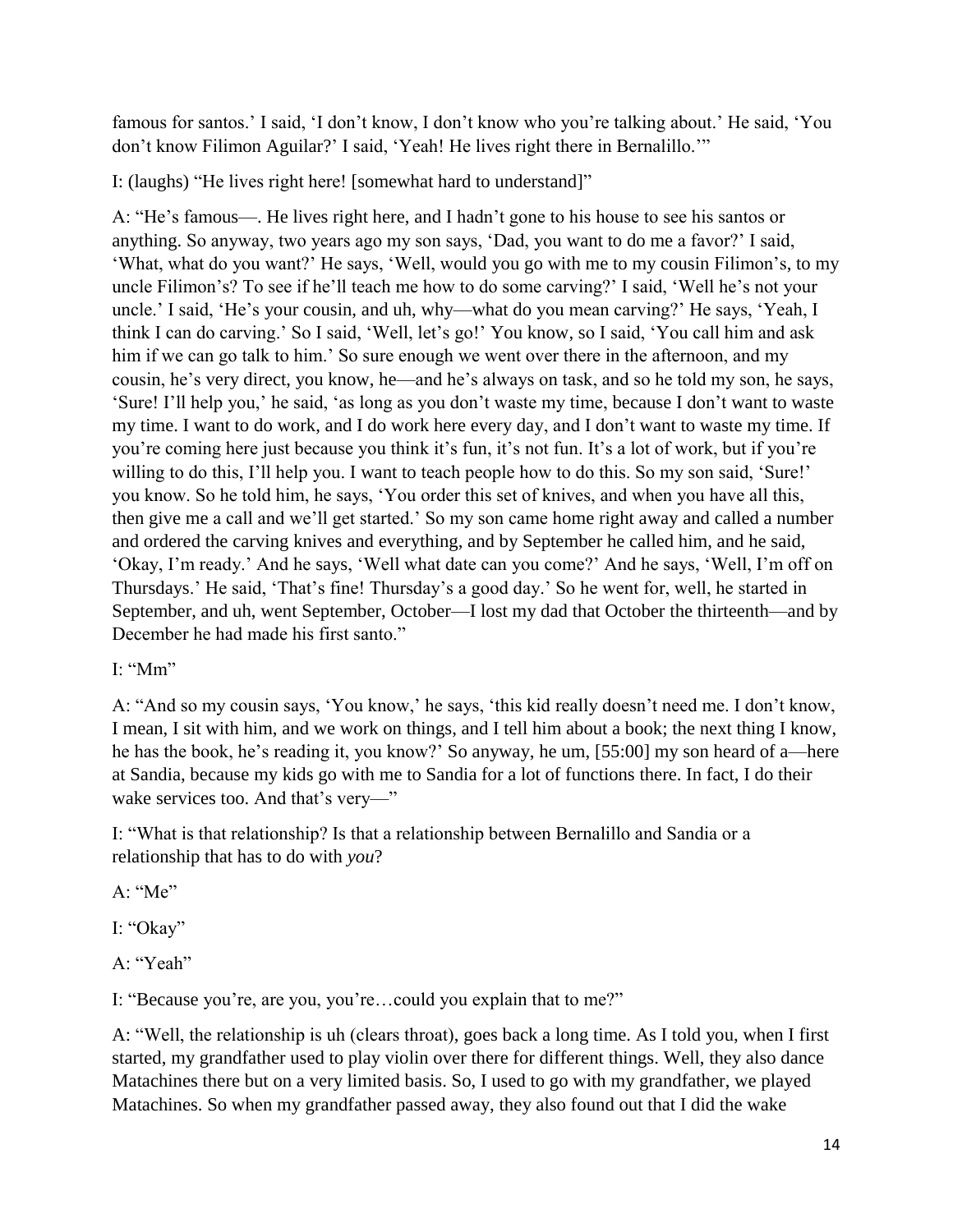services here in Bernalillo. So in 1965, this girl that I knew died in a car accident, and they asked me to go and do the Rosary there, and I said, 'Okay, I'll go.' So I went and since then, every time somebody passes away at the pueblo, they call me, I go in the evening, do the Rosary, go in the morning, do a Rosary. And then, they don't believe in keeping bodies. If you die today, when the sun rises tomorrow morning, you're buried. And so that's the relationship I have with them. Also, I've been praying for their feast days, Saint Anthony. I know the hymns for Saint Anthony. I know the hymns for San Lorenzo, and I lead them in a procession from the church to the plaza. And so it's a long relationship that we have. So anyway, my son heard—because he works at the casino—that they were building a new church and he said, 'You know dad, I'd like to um, because you've been, you know, working with Sandia for long,' he said, 'I'd like to make them a santo, to give them when they open their new church.' He says, 'Would you go with me, and um, meet with the sacristan?' who is the one that's in charge of the church. I said, 'Yeah!' I said, 'Why don't you give him a call and tell him that we're going, and I'll go with you.' So I went with him, and we met with the sacristan, and he told him, 'I'd like to donate a santo for your dedication of your church.' And they said, 'You're going to make a Saint Anthony?' He said, 'Yeah.' So, he started on that in January, and they had their, their church was finished by the thirteenth of June, and we went over there, and he presented them with a statue of Saint Anthony. And then last Monday he sent a statue of Saint Lawrence to the Smithsonian."

 $I^{\cdot}$  "Wow"

A: "So that's his, he has—and then he made this for our thirty-sixth anniversary, and he just came in and presented that to us, and—. I mean, I saw him all the time he was working on it, but uh, he's just really progressed, and my cousin told me, he said, 'This guy doesn't need me to help him anymore, you know?'"

## I: "Mm-hm"

A: "And last, when was it? Day before yesterday, I stopped by the casino to see him, and he's presently working on a statue of San Lorenzo for the Archdiocese of Santa Fe. Because they're going to ordain sixty-six deacons in July?"

I: "Mm-hm"

A: "And so they asked my son to carve a statue of San Lorenzo. It's going to be eighteen inches tall, and uh—so he's presently working on that. And then he has another contract with another guy that has a statue that's been in their family since the seventeen hundreds, of San Lorenzo—"

# I: "Wow"

A: "And he wants a replica made of it because it's really deteriorated. The, uh—it's not wood, it's a plaster of Paris or—. I don't know what kind of a—because I don't know if they had that in the seventeen hundreds, but it's a material that's falling apart. Anyway, he brought the santo, and Carlos measured and took the pictures, and the guy took it back home because Carlos said, 'I don't want to be responsible for keeping it. I'll just call you at different times.' The guy's a professor at Arizona State, so he comes to visit his mother here in Alameda off and on, so, they meet once in a while, and he shows him the parts he's made, so he's duplicating that."